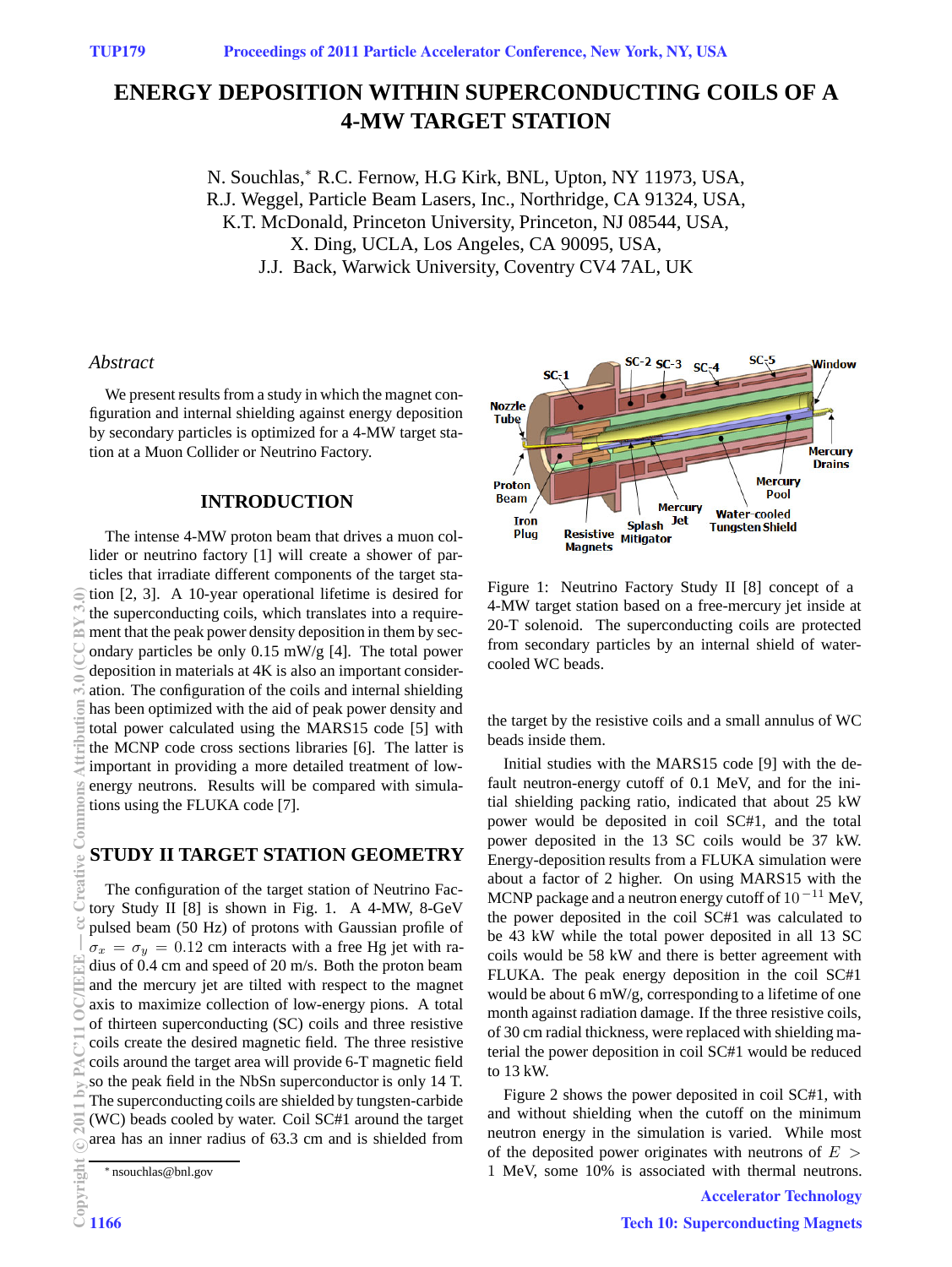

Figure 2: Power deposited in SC#1, with and without shielding material, as a function of the neutron energy cutoff from  $10^{-11}$  to 300 MeV in a MARS/MCNP simulation.



Figure 3: Power deposited in SC#1, SC#2-13, and in all SC coils, as a function of the volume fractions of WC and water in the shielding material (MARS/MCNP).

An implication is that the task of additional shielding will be primarily to suppress MeV neutrons, rather than thermal neutrons. Additional evidence for this interpretation is given in Fig. 3, which shows the simulated power deposition in coils SC#1, SC#2-13 and in all coils, supposing that the shield could be varied between pure WC and pure water. It is better to have more, dense WC shielding, which is effective against higher-energy neutrons, than to increase the fraction of water. A shield composed of spherical beads of a fixed radius will have about 40% void fraction, which becomes filled with water. The simulation indicates that while it would be slightly better to have a smaller fraction of water than this, the combination of 60% WC and 40% water is a good shield.

# **INCREASED SHIELDING**

More shielding of the SC coils compared to that in the Study II configuration is needed to ensure a 10-year lifetime against radiation damage. Five new configurations were studied with inner radii of the cryostat of SC magnets around the target varied between 80 and 120 cm. The additional radial space inside the SC coils was filled with WC and water (60/40) shielding, and shielding was added inside the SC coils between 6 and 16 m from the target (which previously had none).

Figure 4 illustrates the first and last of these configurations, IDS80f (top) and IDS120f (bottom). The number of

# Accelerator Technology



Figure 4: YZ plane cross section for IDS80f (top) and IDS120f (bottom) geometries.

resistive coils was increased from 3 to 5, and the number of SC coils was increased from 13 to 19, and their geometries and current densities chosen to maintain good field uniformity on the target and acceptable hoop stresses in the coils. The stored magnetic energy in these new configurations varies from 2 to 4 GJ.

MARS/MCNP simulations (with statistical uncertainty of 10-15%) of the peak power density deposited by secondary particles in coil SC#3, and the total power deposited in all SC coils, are shown in Fig. 5.



Figure 5: Peak power density in SC#3 (top) and total power deposited in all SC coils (bottom) as a function of the inner radius of coil #3 (IDS80-120f geometries).